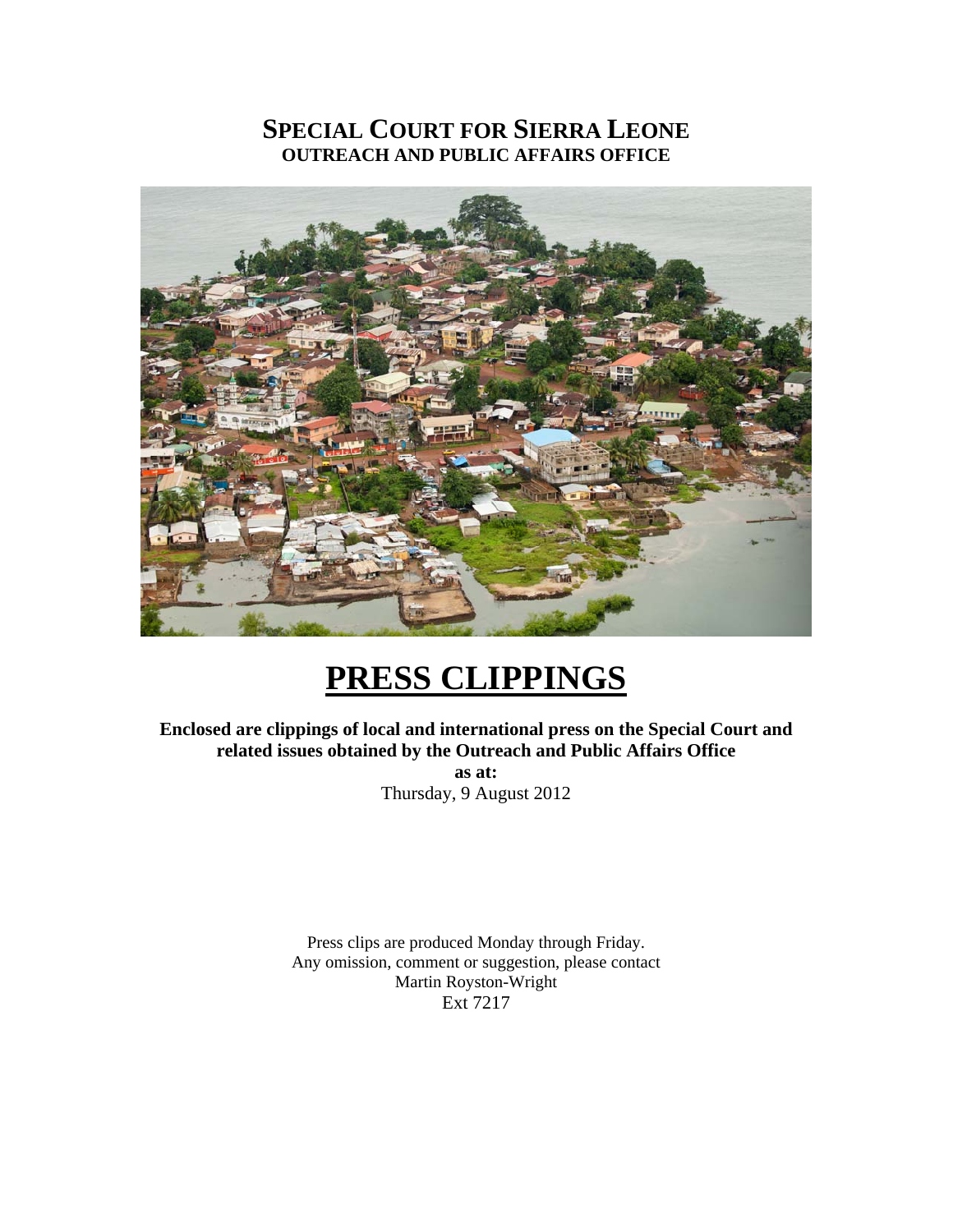| <b>International News</b>                                                       |           |
|---------------------------------------------------------------------------------|-----------|
| MTN's Liberia Partner: Collusion Claims / Fin24.com                             | Pages 3-4 |
| MTN Liberia Linked With Convicted Warlord, Charles Taylor / Ventures Africa.com | Page 5    |
| MTN's Liberian Unit Caught up in Charles Taylor Link Claim / Telegeography.com  | Page 6    |
| Jewel Howard Taylor's Anti-gay Bill Could Reopen Old Wounds / Liberian Dialogue | Pages 7-8 |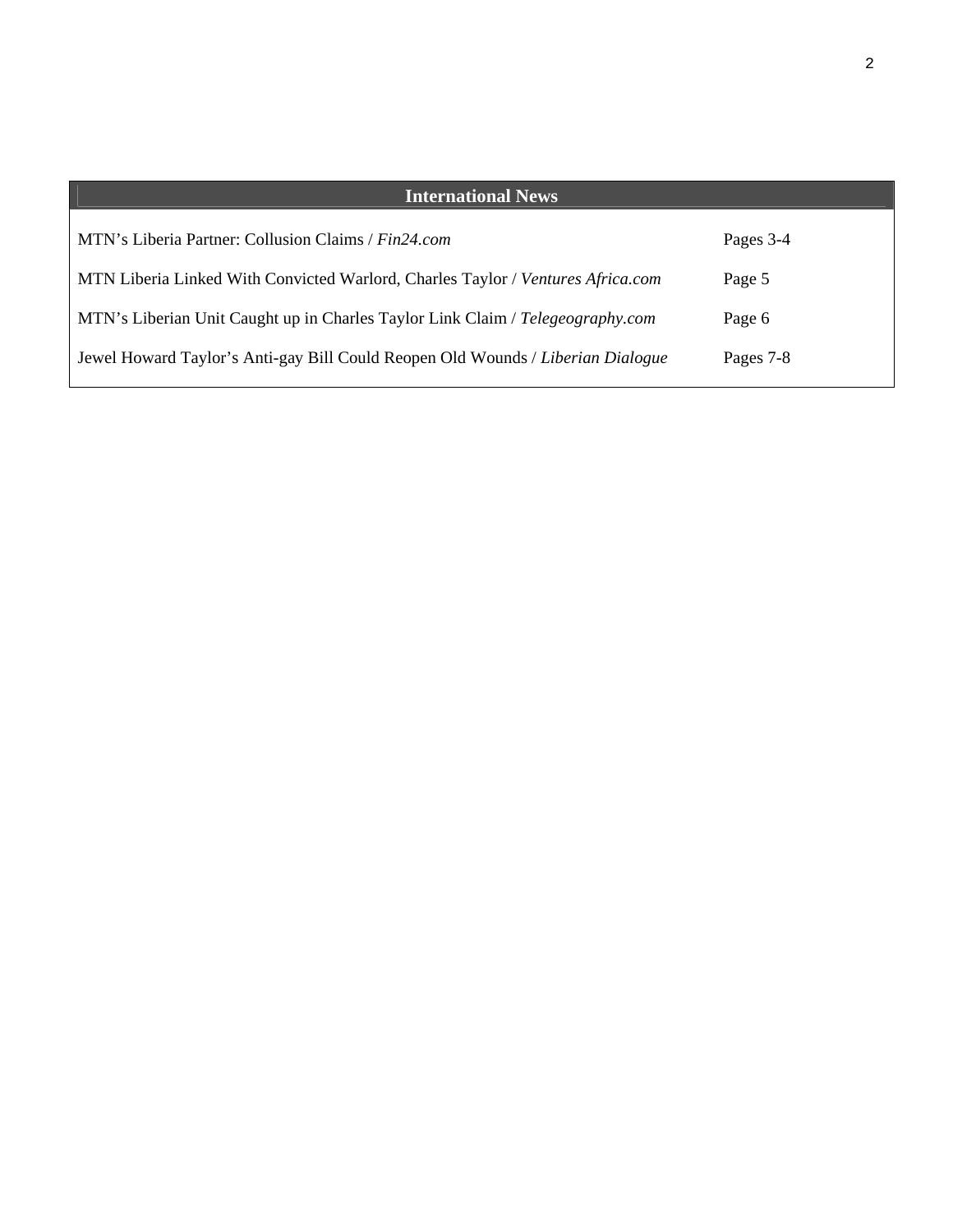### Fin24.com Sunday, 5 August 2012 http://www.fin24.com/Opinion/Columnists/MTNs-Liberia-partner-faces-collusion-charges-20120805

#### **MTN's Liberia partner: Collusion claims**

Cape Town - Telecommunications giant MTN is caught up in allegations that its joint venture partner in Liberia is a financial vehicle for convicted warlord Charles Taylor's wealth.

Benoni Urey, the chairperson of MTN's partner in Liberian telecommunications company Lonestar Cell MTN, is named in the UN as an accomplice of war criminal and former Liberian president Taylor.

Last week the UN Security Council announced the delisting of a number of former Taylor allies from its assets-freeze and travel-ban list.

The UN, however, did not take Urey's name off the list.

He is named in a report on Liberia compiled by a UN panel of experts, which looked into a range of human rights violations in the 14-year civil war, famed for the conscription of thousands of child soldiers, that -ravaged Liberia.

The men at the centre of this new Liberian saga are Emmanuel Shaw and Benoni Urey, shareholders and partners in PLC Investment Limited, a company that has a 40% stake in Lonestar Cell MTN.

The UN has withdrawn its travel ban and asset freeze on Shaw.

Lonestar Cell MTN told City Press that the travel bans had been in place for several years and these did not -affect MTN's relationship with these sanctioned individuals.

The statement said such bans did not affect Lonestar Cell MTN.

PLC owns 40% of Lonestar Cell MTN, while 60% of the company is held by MTN Group through its -Dubai-based subsidiary, Investcom.

According to the New York Times, PLC has been asked by the UN to submit its shareholding structure and open its books to the UN investigators on suspicion that the company is a financial lifeline for Taylor.

It is reported that PLC has continuously refused to provide the UN with the requested documents.

The UN panel of experts recently reported that Taylor's ownership of PLC could be 40% – and that in this way Taylor indirectly has a stake in Lonestar Cell MTN. The company has been operating in Liberia for 10 years. It has 48% market share and is the leading -cellular phone network in Liberia.

Market penetration in the country stands at an estimated 45%, which means there is room for further growth for Lonestar Cell MTN.

Liberia is the second-lowest revenue contributor to MTN's balance sheet in the lucrative West African region, led by MTN Nigeria and MTN Ghana.

Urey and his political profile have been of concern to MTN Group Limited [JSE:MTN].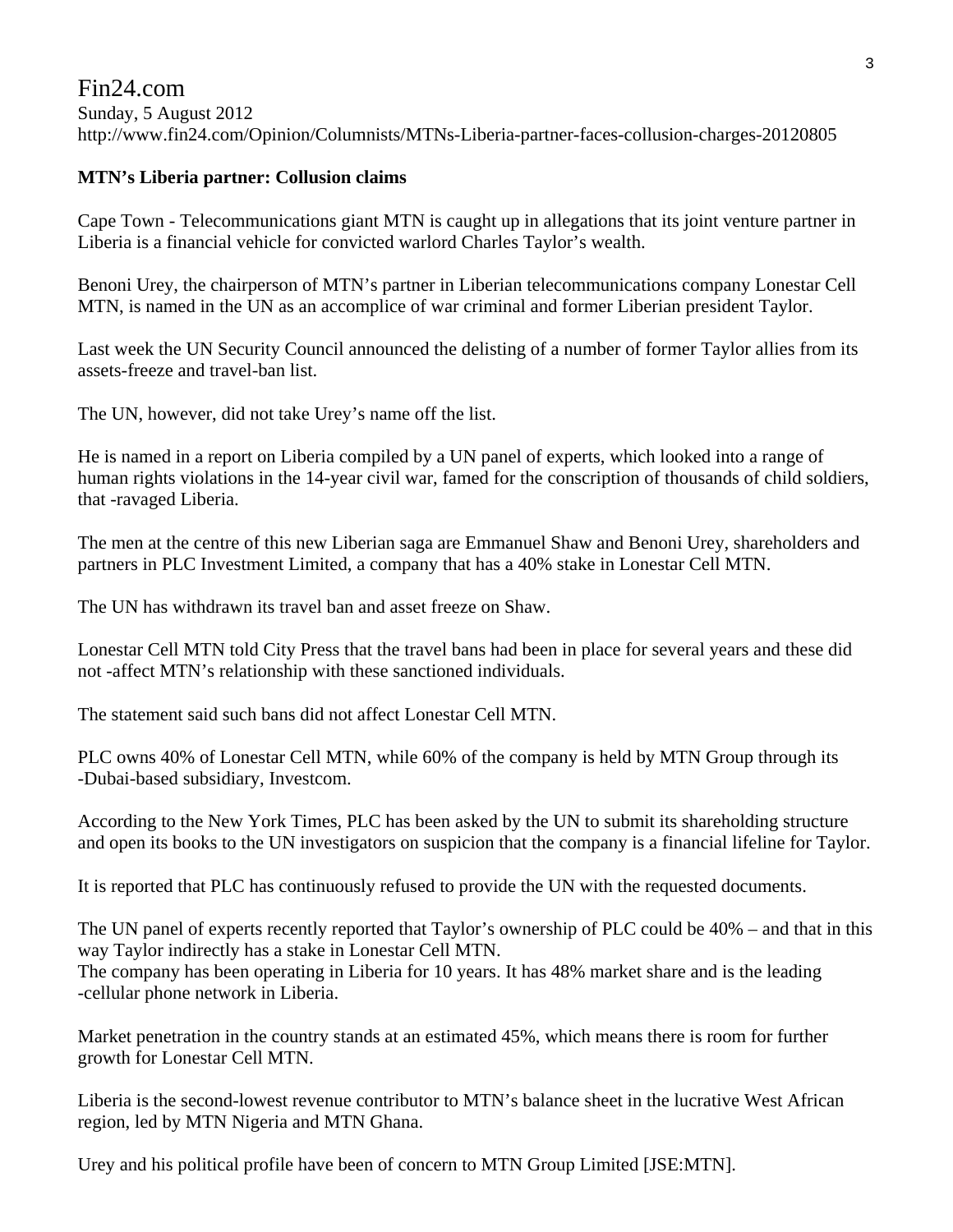MTN's chief risk and governance executive, former South African -auditor-general Shauket Fakie, and Ahmad Farroukh, MTN's -vice-president for West, East and Central Africa wrote a letter of concern to him last year.

In the letter, dated November 16 2011, they wrote: "We would like to express our concern on recent developments which are causing fundamental reputational damage to Lonestar Communications Corporation, or Lonestar Company.

"All directors of Lonestar have a -fiduciary duty to act in the interests of the company (and accordingly not cause reputational damage to the company)."

The letter points to Urey's political involvement as the major concern.

It says that MTN recognises Urey's "right to freedom of political association . . . However, there are limitations to the manner in which that right can be exercised."

MTN denies media reports from Monrovia that the company is -involved in attempts to buy Urey out of the company.

MTN spokesperson Xolisa Vapi said: "To our knowledge, MTN is not under scrutiny concerning its partnership with Lonestar."

However, Vapi confirmed that Urey was chairman of Lonestar Cell MTN and that Shaw was a director of the Monrovia-based company.

Laurence Bropleh, head of communications at Lonestar in Monrovia, told City Press that the letter "has no current-day relevance".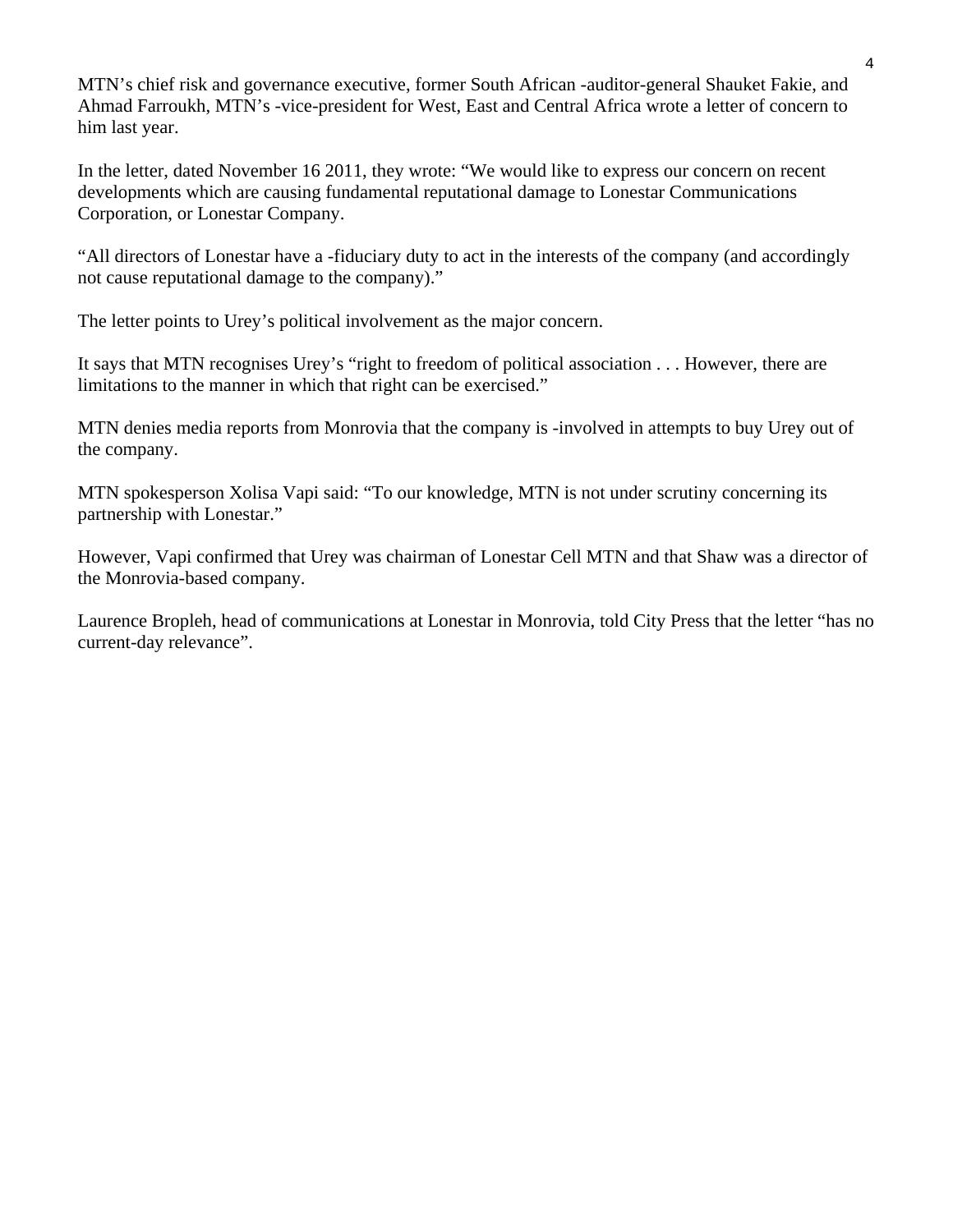# Ventures Africa.com

Monday, 6 August 2012 http://www.ventures-africa.com/2012/08/mtn-liberia-linked-with-convicted-warlord-charles-taylor/

#### **MTN Liberia Linked With Convicted Warlord, Charles Taylor**

VENTURES AFRICA – Africa's leading telecommunications provider, MTN Group is embroiled in a controversy surrounding its Liberian subsidiary, MTN Liberia (trading under the Lonestar Cell brand) as questions has been raised concerning convicted Liberian warlord Charles Taylor interests in the telecommunications company.

According to unconfirmed newspaper report from City Press, MTN Liberia's chairperson Benoni Urey has been named by the United Nations (UN) as an accomplice of the former Liberian president and war criminal Talyor.

Urey, an MTN Liberia official, has long been connected to Taylor, and allegations has been made that MTN Liberia might be a financial vehicle for convicted warlord.

A report by TeleGeography indicate that the UN Security Council had delisted a number of former Taylor associates from its assets-freeze and travel-ban list last week, but did not strike off Urey's name from the list.

Furthermore, the UN has withdrawn its travel ban and asset freeze on Emmanuel Shaw, Urey's shareholder and partner in PLC Investment Limited which owns a 40 percent stake in MTN Liberia, but not for Urey.

According to the spokesperson for the company, the bans have been in place for several years and do not materially affect the carrier, City Press reported.

PLC Investment has been asked to submit its shareholding structure and open up its books to UN investigators amid suspicions that MTN Liberia, 60 percent owned by MTN Group's Dubai-based subsidiary, Investcom, is in some way providing financial support to Taylor.

This gives credence to claims by UN officials that the war criminal may own 40 percent of PLC, giving him an indirect link to Lonestar Cell, Liberia's leading mobile operator by subscribers.

However, MTN has denied media reports from Monrovia that the company is -involved in attempts to buy Urey out of the company; according to MTN spokesperson Xolisa Vapi, "MTN is not under scrutiny concerning its partnership with Lonestar."

Vapi also confirmed that Urey was chairman of Lonestar Cell MTN and that Shaw was a director of the Monrovia-based company.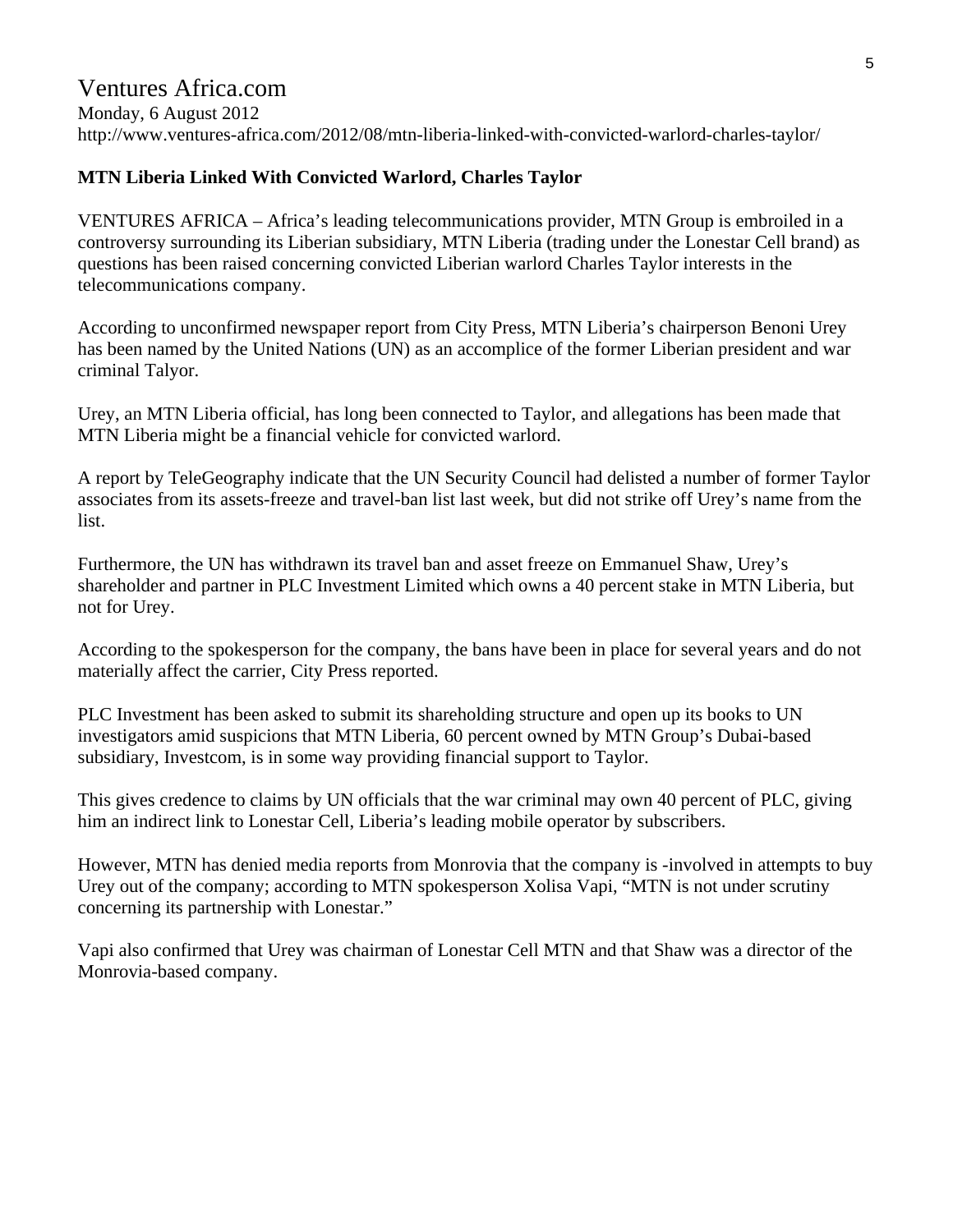## Telegeography.com

Monday, 6 August 2012 http://www.telegeography.com/products/commsupdate/articles/2012/08/06/mtns-liberian-unit-caught-upin-charles-taylor-link-claim/

#### **MTN's Liberian unit caught up in Charles Taylor link claim**

South Africa-based regional mobile operator MTN Group's Liberian subsidiary, MTN Liberia (trading under the Lonestar Cell brand), has become embroiled in allegations that it may be a financial vehicle for convicted warlord Charles Taylor. An unconfirmed newspaper report from City Press writes that MTN Liberia's chairperson Benoni Urey has been named by the United Nations (UN) as an accomplice of the former Liberian president and war criminal Talyor. Last week the UN Security Council delisted a number of former Taylor associates from its so-called 'assets-freeze' and 'travel-ban list', but did not strike off Urey's name from the list. The MTN Liberia official's name remains in a UN-compiled report into human rights violations in the 14-year civil war.

The UN has withdrawn its travel ban and asset freeze on Emmanuel Shaw, Urey's shareholder and partner in PLC Investment Limited which owns a 40% stake in MTN Liberia, but crucially, not for Urey. A spokesperson for the cellco told City Press that the bans have been in place for several years and do not materially affect the carrier. The remaining 60% of MTN Liberia is owned by MTN Group through its Dubai-based subsidiary, Investcom. It is understood that PLC Investment has been asked to submit its shareholder structure and open up its books to UN investigators amid suspicions that MTN Liberia is in some way providing financial support to Taylor. UN officials believe the war criminal may own 40% of PLC, giving him an indirect link to Lonestar Cell, Liberia's leading mobile operator by subscribers.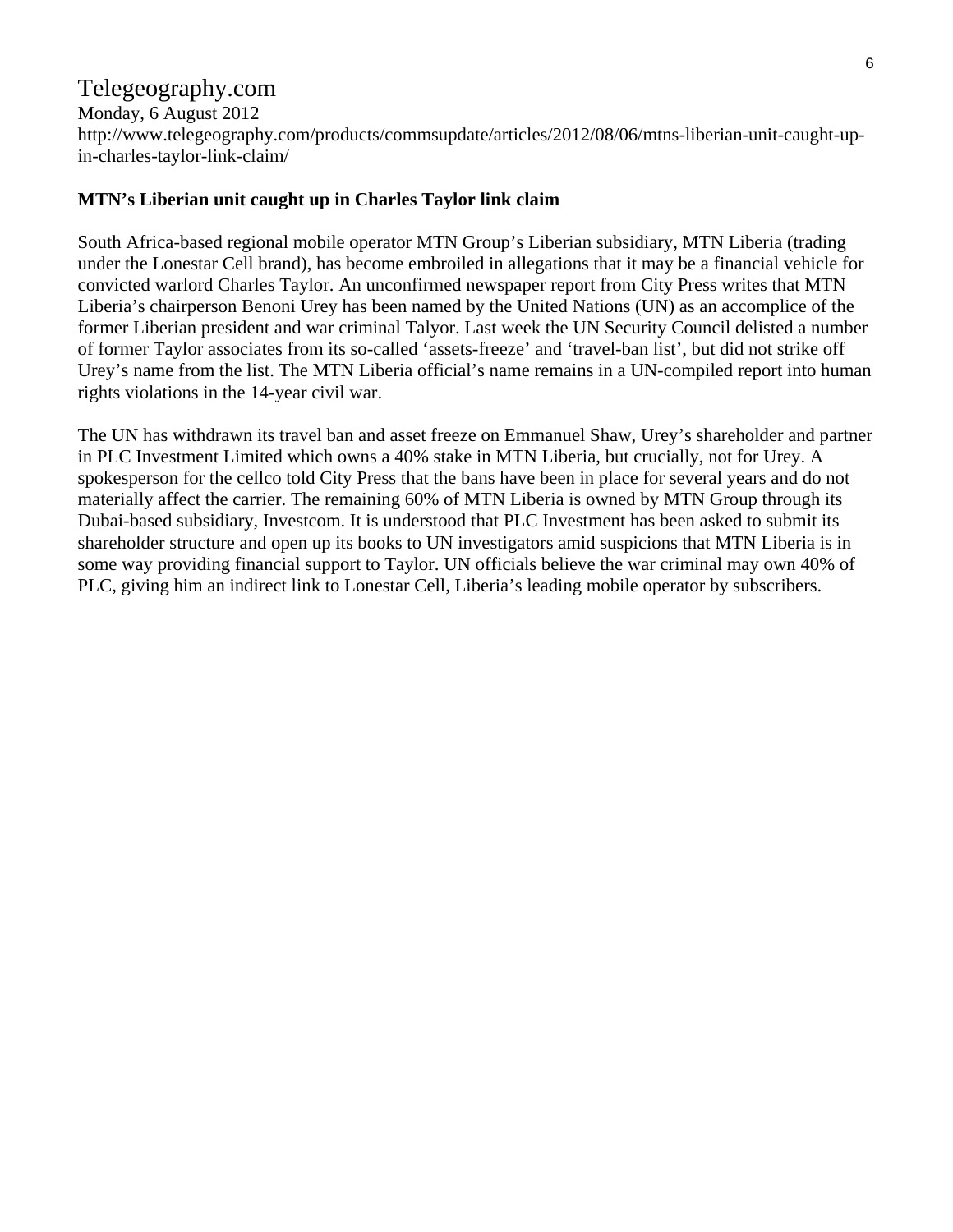## Liberian Dialogue

Wednesday, 8 August 2012 http://theliberiandialogue.org/2012/08/08/jewel-howard-taylors-anti-gay-bill-could-reopen-old-wounds/

#### **Jewel Howard Taylor's anti-gay bill could reopen old wounds**

By Tewroh-Wehtoe Sungbeh

The lady who once stood by her man in reticence as he carried out one of the most vicious campaigns of human rights abuse in the history of both Liberia and Sierra Leone, is now in t he forefront of carrying out her own vicious crusade against gay rights in Liberia.

Jewel Howard Taylor's campaign to criminalize gay marriage got a boost in the Liberian senate recently, when that body did just that by amending the constitution to prohibit marriage between gay couples.

The Liberian people experienced these same violations of their rights years ago when Charles Taylor, who was then married to Jewel, did not only imposed his

violent brand of leadership on them; but also held them hostage until they elected him president.

As a witness to the most despicable and fatal decisions ever made in the history of Liberia during her husband's stint as both a rebel leader and President of Liberia, Jewel Howard Taylor had a chance in her new life to change the tone of the national debate from being divisive to embracing and unifying the Liberian people.

She did not. Instead, she picked a socially and culturally polarizing issue that surely divided Liberians along ethnic and religious lines.

Responding to the overwhelming support her bill got from her colleagues, Ms. Taylor added, "My bill seeks to ensure that people of the same sex under our law should not be allowed to get married. During a previous debate on the same issue, the Senator reportedly suggested making homosexuality a first-degree felony punishable up to a 10-year prison sentence.

It is so true that this issue is not a popular one in Liberia. President Sirleaf, keenly aware of its unpopularity played it skillfully to score points, even as it undermines her credibility as a Nobel laureate who jointly won her peace prize for fighting non-violently for women's rights, and also for participating in peace-building work.

President Sirleaf danced her way around the issue gingerly, was profoundly vague in her public statement, did not show leadership, but added: "We like ourselves the way we are. We've got certain traditional values in our society we would like to preserve."

However, when pressure began to pour in from Liberia's international friends regarding her government's position about this sensitive issue, the Liberian leader promised through her spokesman that she would veto the bill if it made it to her desk.

Sadly, the president did not veto the bill, and this is happening at a time when Liberians are returning home to uncertainty in a crumbling nation far from embracing all Liberians as human beings. This is also happening at a time when insensitivity, intolerance and the obvious lack of law and order is threatening to destroy the fragile peace the Liberian people has ever enjoyed since the coming of Ellen Johnson Sirleaf.

7